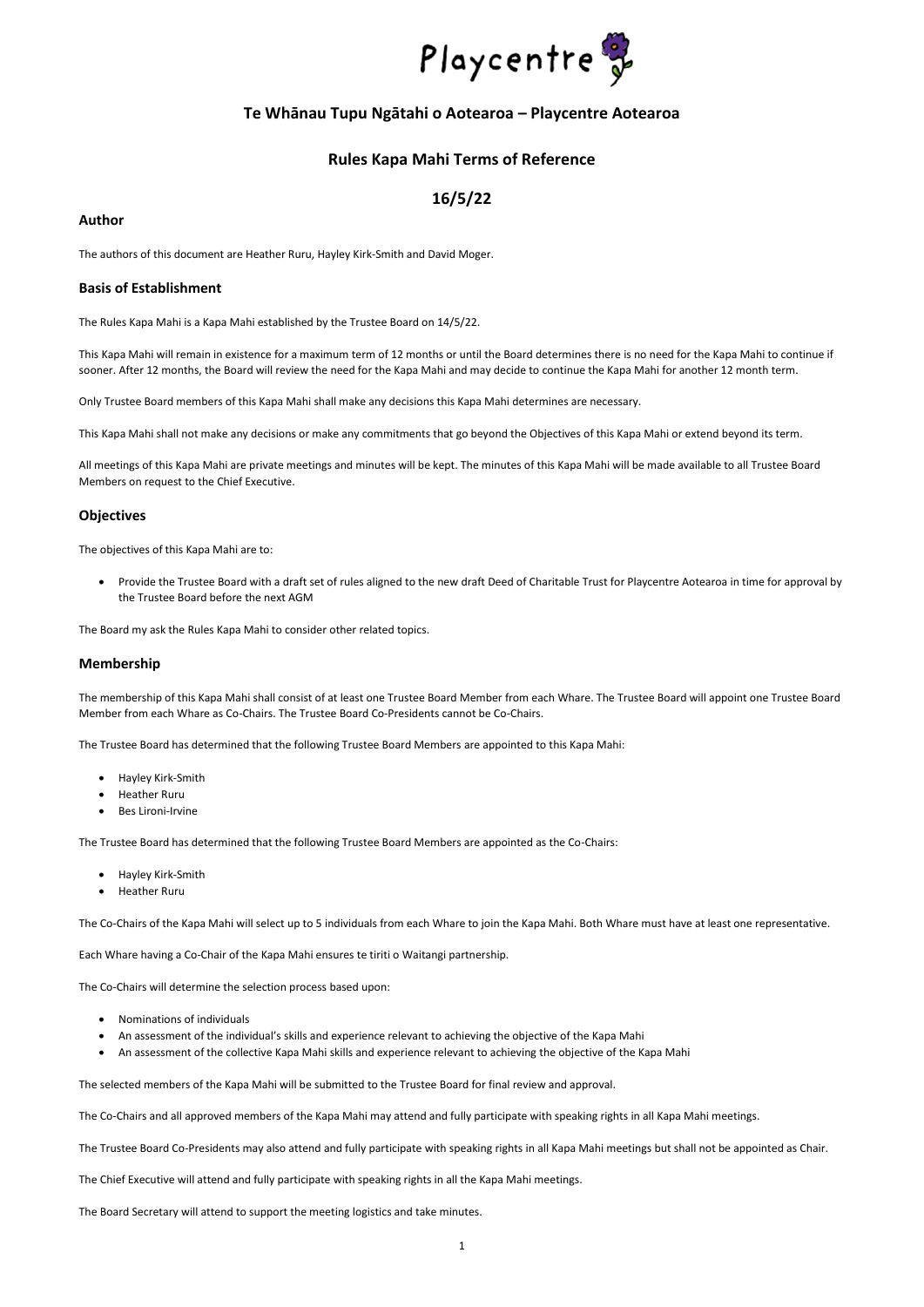2

Attendance of other staff will be proposed to the Kapa Mahi's Co-Chairs by the Chief Executive and their attendance and participation with speaking rights will be determined by the Co-Chairs.

Once a staff member is confirmed to attend, they will be able to fully participate in all future meetings of the Kapa Mahi with no further need to approve speaking rights at each meeting.

This Kapa Mahi may also arrange for other parties to attend meetings or provide information that may be necessary. Any such decision on attendance and participation will only be made by the Co-Chairs of this Kapa Mahi and are subject to the Authority section below.

#### **Responsibilities**

The responsibilities of this Kapa Mahi are to:

- Consider, draft and recommend a new set of Rules to support the new draft Deed of Charitable Trust in time for approval by the Trustee Board before the next AGM
- Ensure that the proposed draft new rules provide all the support necessary to enact the new draft Deed of Charitable Trust

Confidential information may be disclosed to individuals as part of the work of the Kapa Mahi. Individuals are responsible for maintaining the usual confidentiality of Kapa Mahi meetings and only communicating information agreed by the Kapa Mahi. Any non-Trustee member of the Rules Kapa Mahi must sign a confidentiality agreement.

#### **Authority**

The Co-Chairs are authorised to lead the Rules Kapa Mahi and run all meetings.

This Kapa Mahi is authorised by the Trustee Board to investigate any activity within its terms of reference. It is authorised to seek any information it requires from the Chief Executive via the Co-Chairs.

This Kapa Mahi is authorised by the Trustee Board to obtain, at the expense of Playcentre Aotearoa, outside legal or other independent professional advice and to arrange for the attendance at meetings, at the expense of Playcentre Aotearoa, of outside parties with relevant experience and expertise if it considers this necessary.

Arrangements with any external parties will be managed through the Chief Executive.

#### **Finance**

This Kapa Mahi is not allocated a budget. Any requirement for finance must be submitted to the Trustee Board for consideration and approval in advance.

If a budget is approved, any payments required will be approved by the Co-Chairs and managed through the Chief Executive.

#### **Reporting**

This Kapa Mahi reports to the Trustee Board.

At each Trustee Board meeting, the Co-Chairs of this Kapa Mahi shall provide a report on the Kapa Mahi's progress, findings and recommendations to the Trustee Board.

The Co-Chairs of this Kapa Mahi will provide a report for the Playcentre Aotearoa Annual Report on the work done by this Kapa Mahi during the financial year covered by the Annual Report.

At the end of each 12 month term, the Co-Chairs of this Kapa Mahi will provide a summary report of the past 12 months to the Trustee Board and a recommendation for the continuation or otherwise of this Kapa Mahi.

The Co-Chairs of this Kapa Mahi may seek the support of the Chief Executive for the production of these reports.

## **Meeting Policies and Procedures**

All meetings of this Kapa Mahi are subject to the policies and procedures of Playcentre Aotearoa.

The quorum for this Kapa Mahi is at least the Co-Chairs and one member from each Whare.

All meetings of this Kapa Mahi will be conducted virtually to limit cost and any restriction on individuals joining due to geography or family commitments.

Meeting agendas and papers will be discussed by the Co-Chairs and Chief Executive and will be issued a week in advance of the meeting date whenever possible. Late or non-production of agendas or papers will not restrict the ability of the Kapa Mahi to meet.

Minutes will be kept for each meeting. The minutes remain confidential to the Kapa Mahi and the Trustee Board.